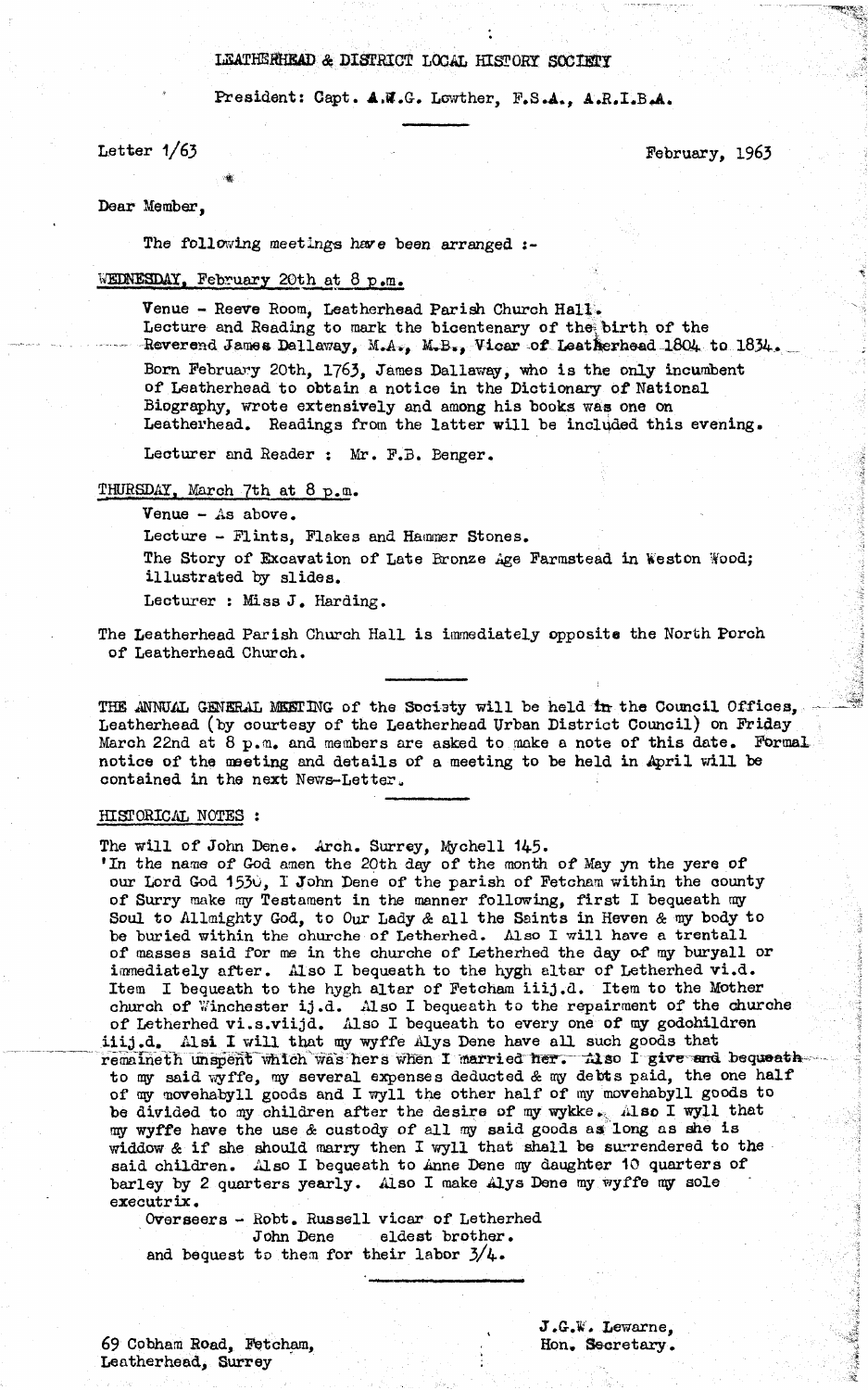# **4. Committee (continued) ;**

**All members of the Committee retire at the Annual General Meeting and are eligible for re-election. Nominations for the Committee should reach me not later than March 20th and should state :-**

- **1. Name of nominee.**
	- Names of proposer and seconder.
	- **5. That the nominee has expressed his or her willingness to serve if elected. ■ ,**
- **5. Accounts : The. Statement of Receipts and Payments for 1962 is enclosed. The Committee acknowledge with much appreciation the increased grants from the Surrey County Council and the Leatherhead Urban District Council, and trust that the Society will be able to maintain and enhance the reputation it has in the district and the county. The accounts do not include the stock of Proceedings, the Library, Archives etc., as an asset.**
- 6. Subscriptions : These fall due on January 1st and prompt payment will be appreciated by the Treasurer who will be pleased to receive amounts at **the Annual General Meeting, or to W.T. Bristow, Hon. Treasurer, Lloyds Bank, Leatherhead.**

Your Committee wish to express their thanks to the H<sub>o</sub>norary Auditor, Lecturers, **Visits Organisers and the support of the members of the Society.**

> **J.G-.W. Lewame, Hon. Secretary..**

**69 Cobhara Road, ffetcham, .Leatherhead, Surrey. March, 1963.**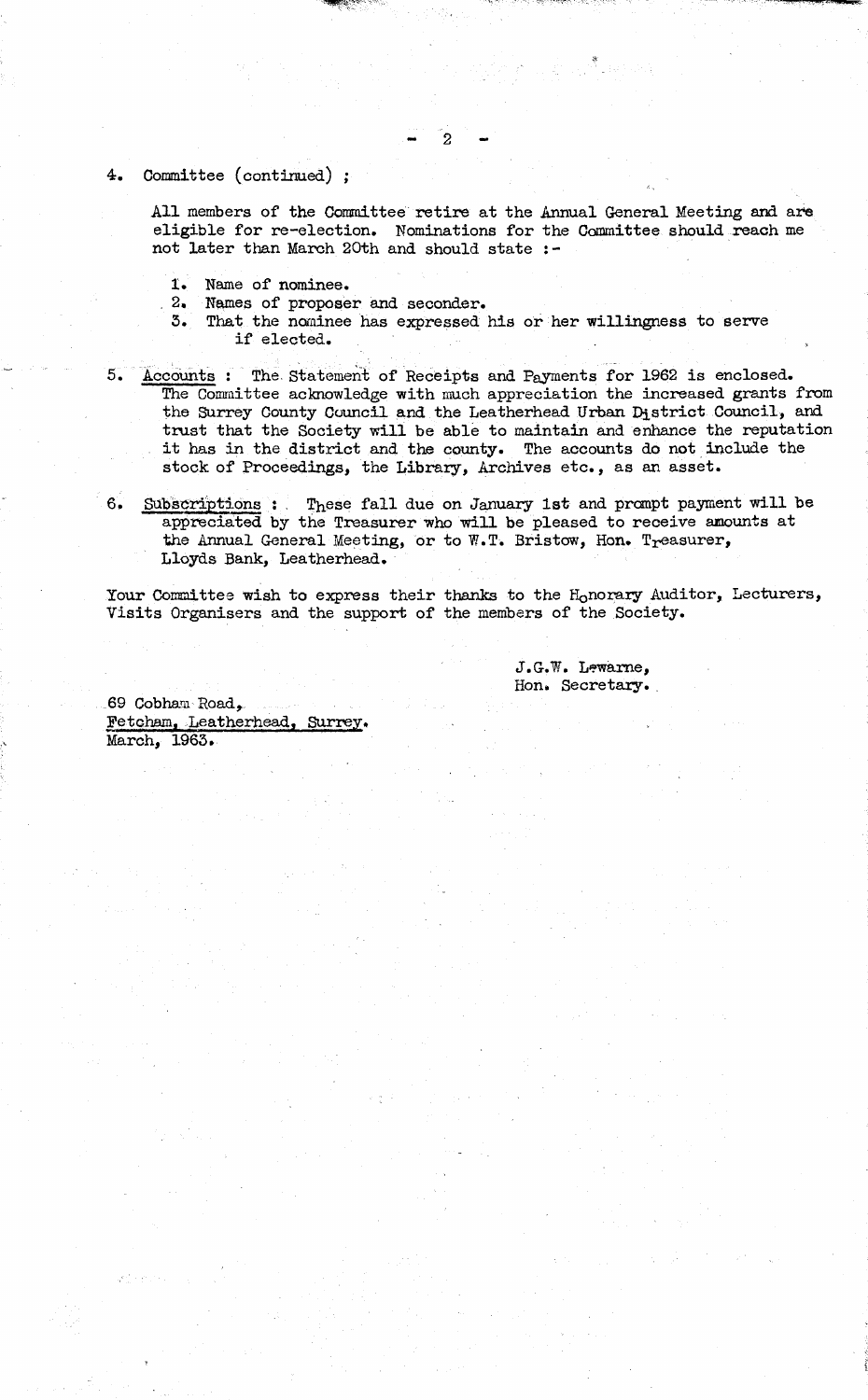## LEATHERHEAD AND DISTRICT LOCAL HISTORY SOCIETY

President: Capt. A.W.G. Lowther, F.S.A., A.R.I.B.A.

**REPORT OP THE EXECUTIVE COMMITTEE FOR THE YEAR ENDING- 51st DECEMBER, 1962.**

**Ladies and Gentlemen,**

**Your Committee have pleasure in presenting their Sixteenth Report.**

1. Membership : 158 members including 3 Honorary and 2 Junior members. **The numbers have remained more or less stationery during the year. Members** are asked to make the work of the Society as widely known as possible. **An increase in membership is essential to ensure the continued effectiveness of the Society.**

|                      | 2. Lectures & Visits : The following were arranged :-                                                                                         |  |  |  |  |
|----------------------|-----------------------------------------------------------------------------------------------------------------------------------------------|--|--|--|--|
| February 22nd, 1962. | Epidiascope projections of Historical Photographs of<br>Leatherhead, with commentary.                                                         |  |  |  |  |
| March 22nd, 1962.    | "Brains Trust" - Chairman, F.B. Benger. Members :<br>J. Harvey, F.S.A., Mrs. Topping, A.T. Ruby and<br>$J.G.W.$ Lewarne.                      |  |  |  |  |
| April 11th, 1962.    | Lecture : "Some Thoughts on the Dark Ages" by<br>C.W. Philips, O.B.E.                                                                         |  |  |  |  |
| May 19th, 1962.      | Visit of Bookham Church for brass rubbing, Leader -<br>Mrs. Haynes.                                                                           |  |  |  |  |
| June 24th, 1962.     | Natural History Ramble on Headley Heath, Leader -<br>Mrs. Topping.                                                                            |  |  |  |  |
| July 14th, 1962.     | Visit to Museum of Rural Bygones, Wonersh, and Wonersh<br>Church; (talk by H.V.H. Everard).                                                   |  |  |  |  |
|                      | September 29th, 1962. Visit to Rowhurst, Leatherhead, and Forge, by courtesy<br>of Mrs. V. Quinnell.                                          |  |  |  |  |
| November 15th, 1962. | Lecture :- "Toadstools" by Dr. M.P. Topping.                                                                                                  |  |  |  |  |
| December 1st, 1962.  | Joint meeting with the Surrey Archaeological Society.<br>Lecture : "The Development of the English Castle,<br>1066-1200 A.D." by J.K. Knight. |  |  |  |  |

**3. Proceedings : Number 5 of Volume 2 was published during the year. Number 6 of Volume 2 is in preparation and is expected to be distributed about the middle of 1963. The Honorary Editor will be pleased to consider suitable articles for inclusion in future issues.**

**The Proceedings are widely regarded as one of the best publications of any local society and it is the desire of the Committee that the high standard now reached should be maintained. It is therefore essential that a constant flow of contributions should be available to the Honorary Editor.**

**We are glad to report that back numbers enjoy a steady sale, but some copies are becoming scarce and members who wish to complete sets are advised to do so at an early date.**

| Back numbers are available as follows :-                |                                                                                                                           |                                                                                                                |                     |
|---------------------------------------------------------|---------------------------------------------------------------------------------------------------------------------------|----------------------------------------------------------------------------------------------------------------|---------------------|
| Volume 1. Complete with index and binding case  £1.15s. |                                                                                                                           |                                                                                                                |                     |
| Volume 1. Nos $2-10$ .                                  | <b><i>Committee Committee State Committee Committee State Committee Committee State Committee Committee Committee</i></b> |                                                                                                                | $\cdots$ 3s each.   |
| It is regretted that No.1 cannot be sold separately.    |                                                                                                                           |                                                                                                                |                     |
| Volume 1 Index.                                         | $\cdots$                                                                                                                  | $\cdots$ $2/6d$                                                                                                |                     |
| Volume 2. Nos. 1-4.                                     | $\sim$ $\sim$ $\sim$ $\sim$ $\sim$                                                                                        |                                                                                                                | $\cdots$ 5s each.   |
| Volume 2. No.5.                                         | $\bullet \bullet \bullet$                                                                                                 | and the case of the case of the case of the case of the case of the case of the case of the case of the case o |                     |
| Binding Cases                                           | $-0.00$                                                                                                                   |                                                                                                                | $\cdots$ 2/6d each. |
|                                                         |                                                                                                                           |                                                                                                                |                     |

**4. Committee : A.T. Ruby - Chairman**

| $\cdot$ : | A.T. Ruby      | - Chairman                                      |
|-----------|----------------|-------------------------------------------------|
|           | F.B. Benger    | - Honorary Editor and Committee member.         |
|           | W.T. Bristow   | - Honorary Treasurer                            |
|           |                | S.E.D. Fortescue - Committee member (co-opted). |
|           | Mrs. B. Haynes | - Committee member                              |
|           |                | Mrs. P. Topping - Honorary Programme Secretary. |
|           | J.G.W. Lewarne | - Honorary Secretary.                           |
|           |                | $/P•T•O•$ contd.                                |